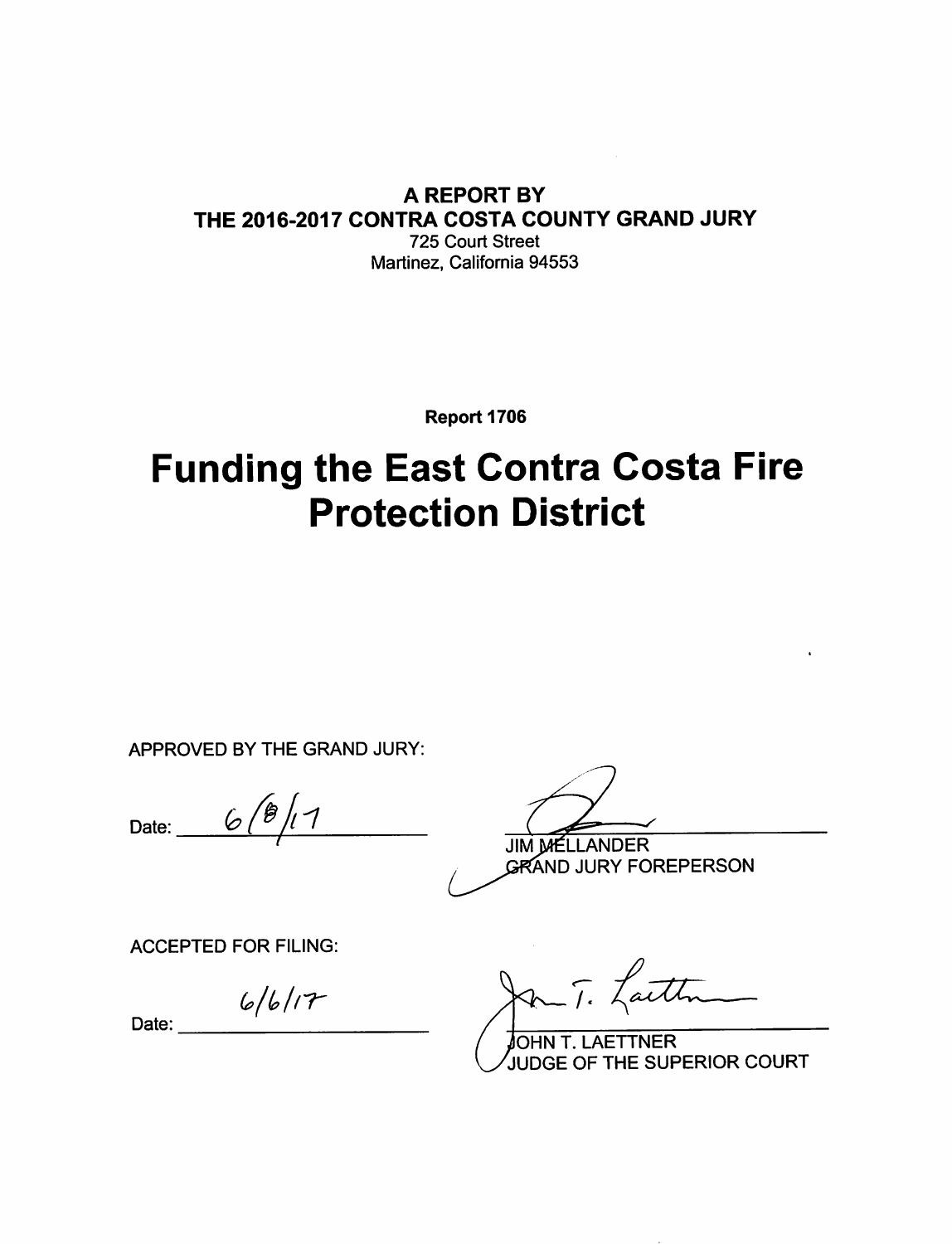Contact: Jim Mellander Foreperson 925-608-2621

Contra Costa County Grand Jury Report 17XX

# **Funding the East Contra Costa Fire Protection District**

#### **TO: Contra Costa County Board of Supervisors, East Contra Costa Fire Protection District, Brentwood City Council, Oakley City Council**

#### **SUMMARY**

The East Contra Costa Fire Protection District (ECCFPD) was formed in 2002 and serves the communities of Brentwood, Oakley, Knightsen, Byron, Discovery Bay, Bethel Island, and the Marsh Creek area. In 2009, ECCFPD closed five of its eight fire stations because it lacked the funds to operate them.

ECCFPD receives the lowest allocation of ad valorem property taxes of any fire district in Contra Costa County, 7% of the 1% *ad valorem* property tax levied on properties. ECCFPD and the cities of Brentwood and Oakley have placed initiatives on the ballot to fund the reopening of closed stations. However, property owners have rejected parcel tax assessments, and the residents of Brentwood and Oakley similarly have rejected utility taxes.

Three fire stations are insufficient to provide adequate urban and suburban fire protection coverage in a fire district with a population of 110,000 and an area of 249 square miles. Response times have increased since the closure of stations.

ECCFPD should continue its efforts to reopen fire stations by seeking the necessary funding to do so through tax ballot measures and reallocation opportunities. Additionally, the City of Brentwood, the City of Oakley, and the County should collect impact fees for ECCFPD capital improvements, and establish Community Facility Districts to specifically fund ECCFPD operating expenses.

#### **METHODOLOGY**

The Grand Jury reviewed ECCFPD financial reports, meeting agendas and minutes, the 2012 Grand Jury Report, the 2016 Citygate Associates, LLC (Citygate), Standards of Cover and Headquarters Master Plan report, the 2016 Local Agency Formation Commission (LAFCO), Municipal Service Review - EMS/Fire Final Report, National Fire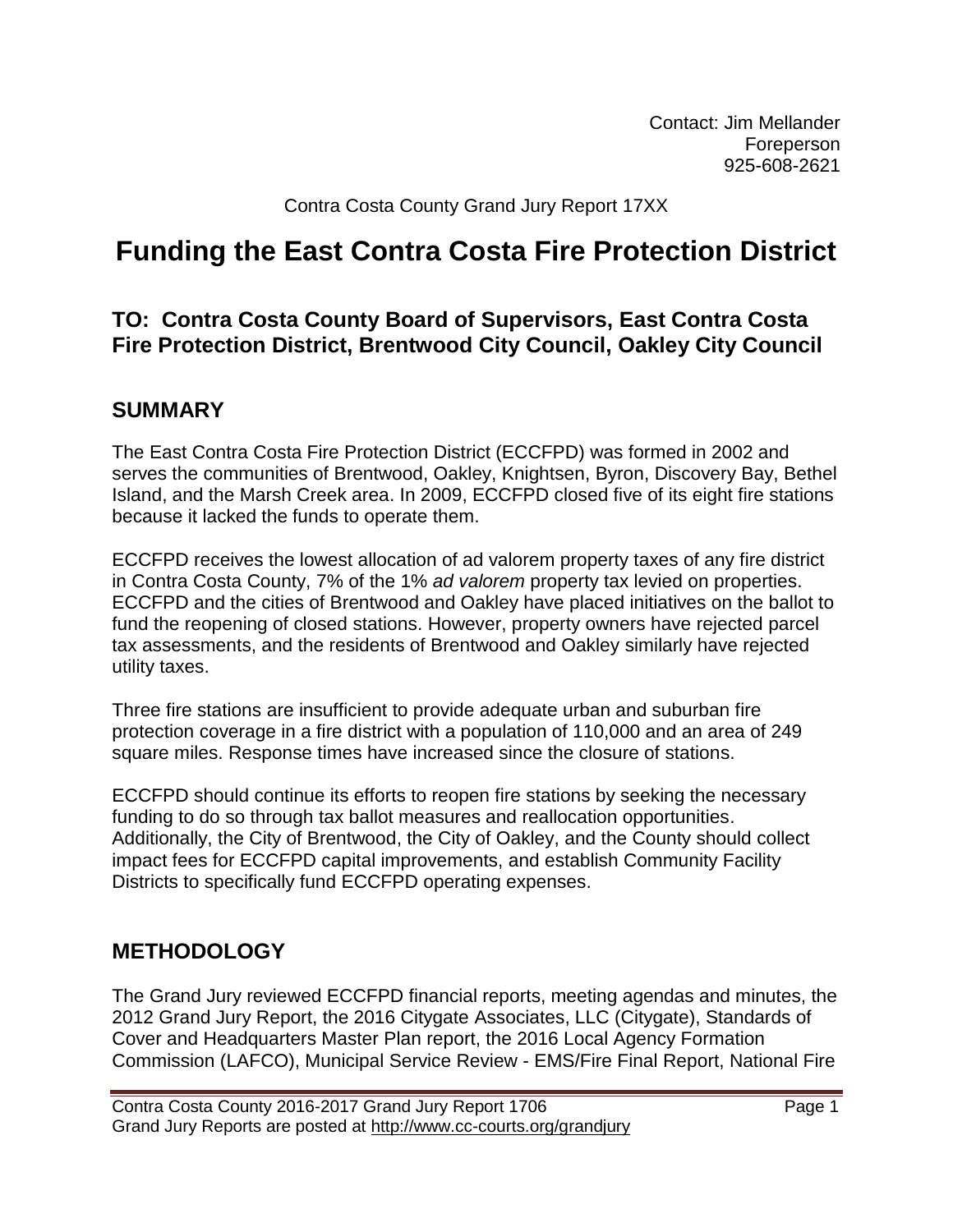Protection Association reports and standards, and relevant California State Laws. The Grand Jury also visited the ECCFPD website.

The Grand Jury interviewed ECCFPD staff, County staff, Brentwood Staff, Oakley Staff, residents, and other persons with expertise in fire protection.

# **BACKGROUND**

California law requires cities to provide fire protection within their jurisdictions, but counties are not required to provide fire protection to unincorporated areas

The East Contra Costa Fire Protection District (ECCFPD) was formed in November of 2002 when the Bethel Island Fire District, the East Diablo Fire District, and the Oakley Fire District were combined. This consolidation replaced volunteer fire companies with professional fire protection and emergency medical services.

The boundaries of ECCFPD contain the following unincorporated areas of Contra Costa County, Knightsen, Byron, Discovery Bay, Bethel Island, and the Marsh Creek Area, as well as two cities, Brentwood and Oakley.

The Brentwood Fire Protection District was formed in 1928. In 1984, the Brentwood Fire Protection District dissolved and became a part of the East Diablo Fire District, which served the unincorporated area of Marsh Creek. The Byron Fire District was added to the East Diablo Fire District in 1991.

The Oakley Fire District was formed in 1924. In 1952, the Knightsen Volunteers were formed and became a part of the Oakley Fire District. The Bethel Island Fire Protection District was the last district to be established in 1947.

All these fire districts were originally formed as volunteer departments.

ECCFPD serves most of far East Contra Costa County. The ECCFPD service area covers 249 square miles and protects 110,000 lives. It is the second largest fire protection service area in Contra Costa County.

Since 2009, ECCFPD has closed five fire stations due to insufficient funding. In January 2016, there were three remaining operating fire stations in the district. Additionally, Contra Costa County, Brentwood, and Oakley entered an agreement to fund one additional station for the period of July 1, 2016 through June 30, 2017.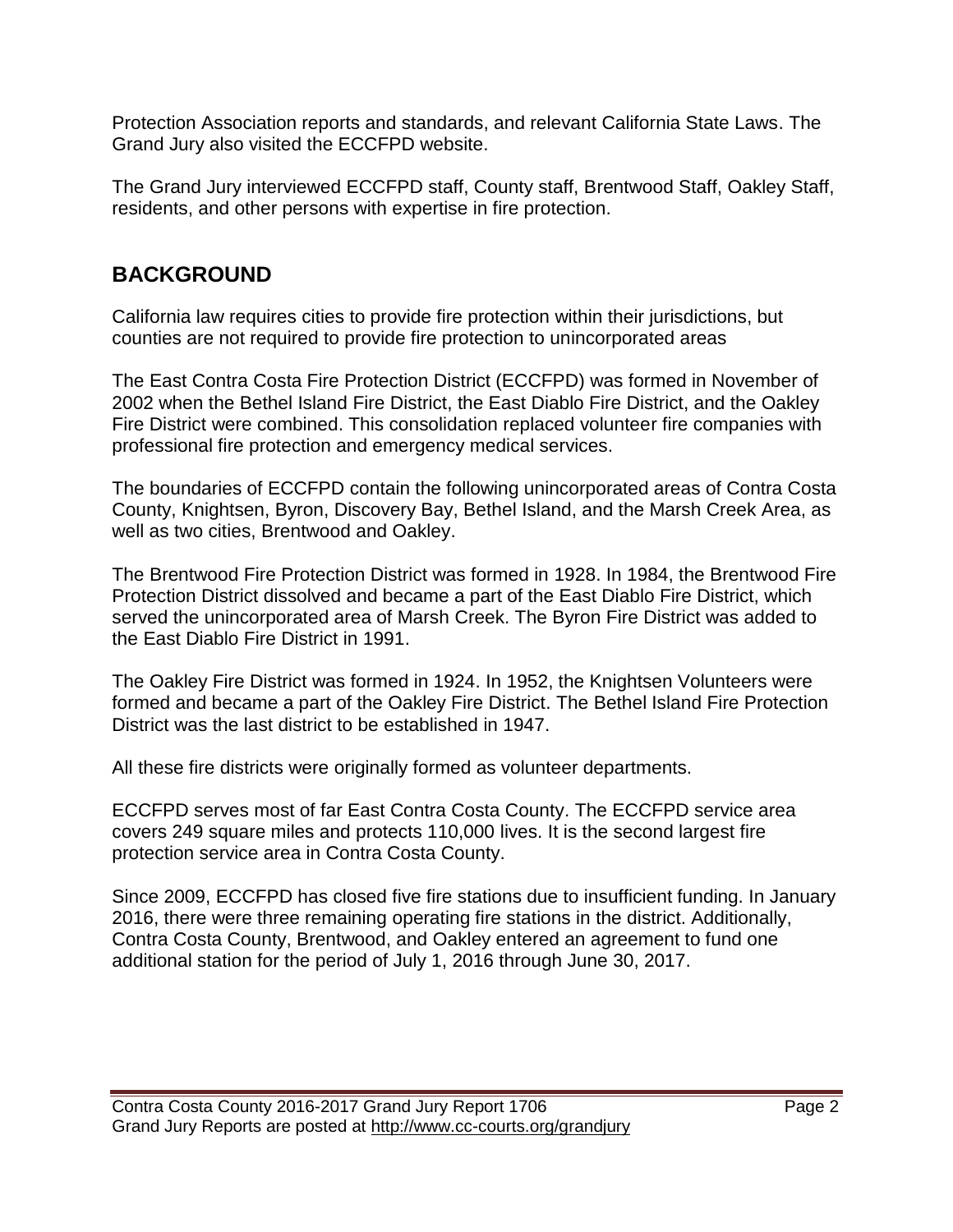#### **DISCUSSION**

#### **GOVERNANCE**

#### **ECCFPD Board**

When the ECCFPD was formed in 2002, the Contra Costa County Board of Supervisors (BOS) served as its governing board. In late 2009, the BOS reconstructed the fire district board. Under the new organization, the Board consisted of four representatives appointed by the Brentwood City Council, three representatives appointed by the Oakley City Council, and two representatives from the unincorporated areas appointed by the BOS.

A ballot measure to change the ECCFPD Board of Directors to an elected board was passed by 62% of the voters in 2016. The first election of the new board members will take place in the 2018 general election.

#### **ECCFPD Boundaries**

ECCFPD provides fire protection to 249 square miles with a population of more than 110,000 residents.



Map of ECCFPD Boundaries

Contra Costa County 2016-2017 Grand Jury Report 1706 **Page 3** Grand Jury Reports are posted at http://www.cc-courts.org/grandjury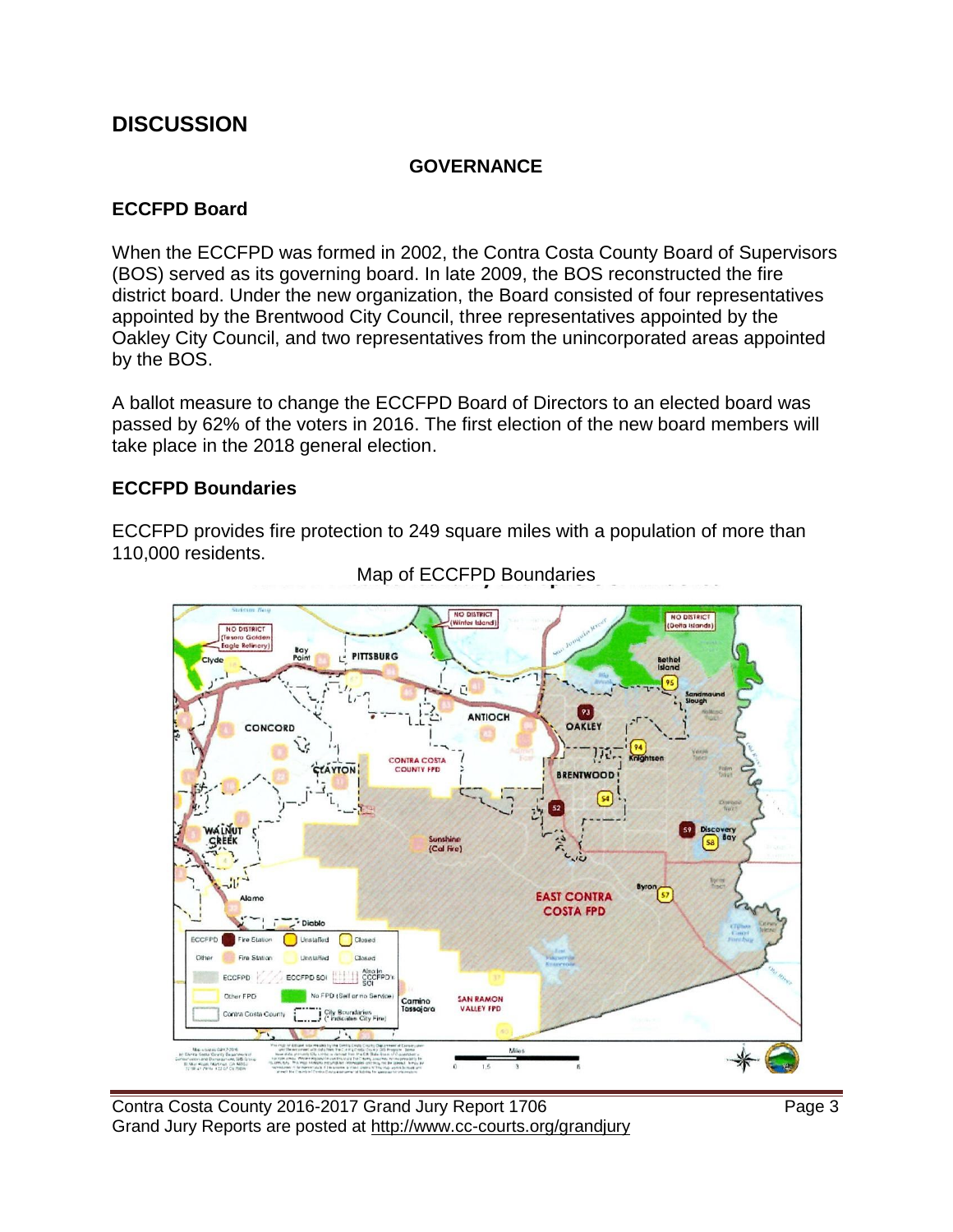Fewer than 12 times a year, ECCFPD provides fire protection to Jersey Island, Bradford Island, Webb Tract, Franks Tract, and Quimby Island, which are located outside of the District. Responses are coordinated by using ferries, and/or the Coast Guard, and the Contra Costa County Sheriff's boats. ECCFPD relies on helicopters for medical emergencies. Responses are determined based a case by case situation.

#### **Agreements with other Fire Districts**

ECCFPD has agreements to exchange fire, rescue, and emergency medical services with Contra Costa County Fire Protection District (ConFire) and California Department of Forestry and Fire Protection. Under the agreement with ConFire, ECCFPD and ConFire agreed to share three units. Dollars are not exchanged between the fire districts. They exchange services for services.

#### **FINANCIAL**

#### **Budget**

The ECCFPD FY 2016-17 Final Operating Budget, including the fourth station, shows total revenue at \$13,263,939, total expenses at \$12,878,843, resulting in \$385,096 in revenue over expenditures. The ending fund balance for FY2016-17 is projected at \$1,661,344.

ECCFPD projects that by FY2022-23, its revenues will be less than its expenditures for the three stations.

In 2017, as a cost saving measure, ECCFPD reduced its expenditures by \$35,000 annually by moving from its leased offices to an office space at the Brentwood City Hall.

#### **Funding Sources**

Approximately 95% of all revenues received by ECCFPD come from property taxes. The remaining 5% of the revenues come from Measure H, Community Facilities Districts, special taxes, fees and charges.

Taxpayers pay 1% of the assessed value of their property in property taxes. ECCFPD has a low property tax allocation, which averages 7% of the 1% property tax levy. It receives a low proportionate share of the property taxes because tax allocations were locked in when Proposition13 was approved in 1978. Its predecessor fire districts had less financial need because they used volunteer fire fighters and served fewer people. Neighboring fire districts receive a much larger share of the 1% property tax levy: ConFire receives 12% and San Ramon Valley Fire Protection District receives 14%.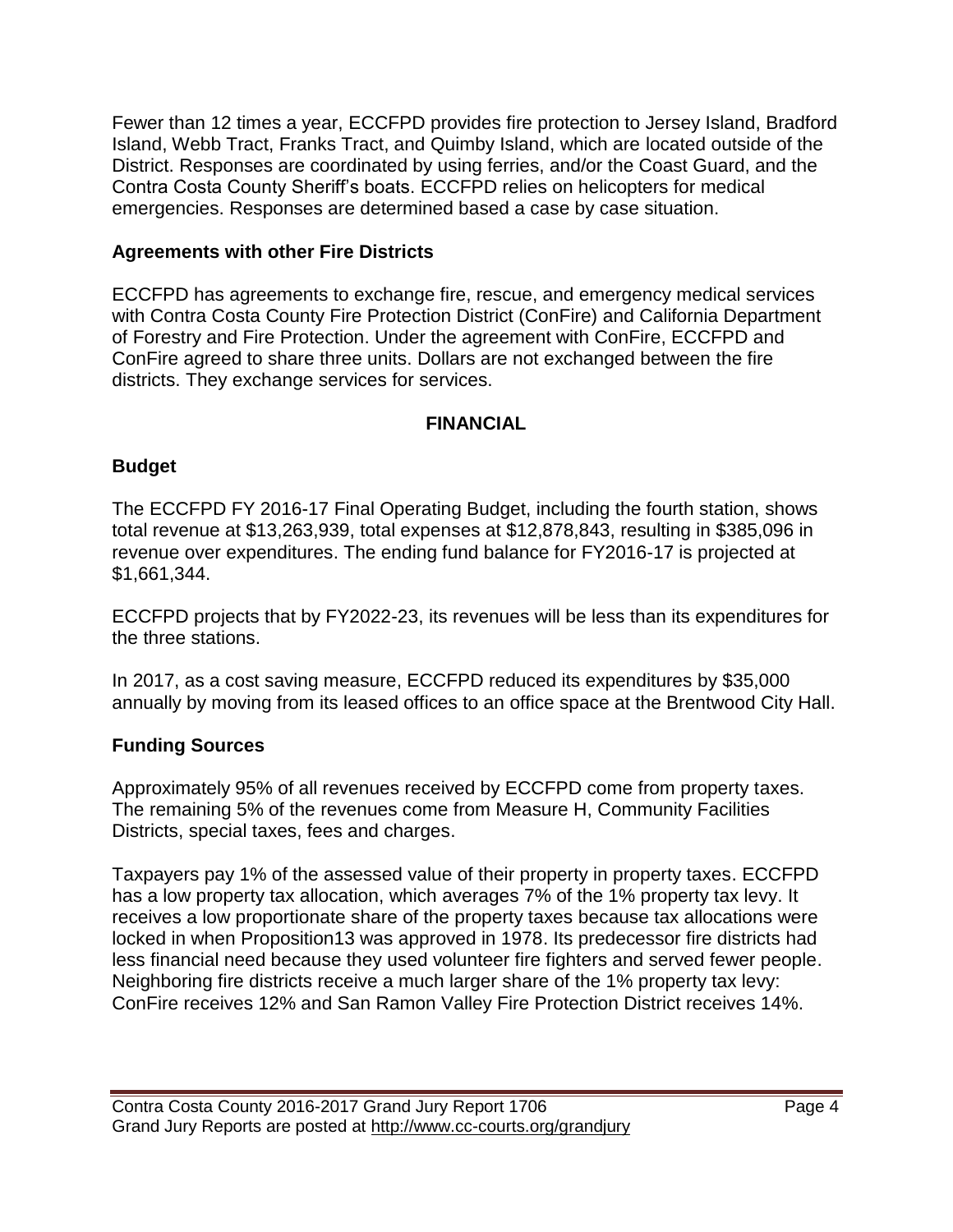Measure H, was passed by the voters in 1988, established a county-wide benefit assessment district to support increased emergency medical services.

A Community Facilities District (CFD) is an assessment district that is negotiated between a developer and a government entity to establish a special tax. In 2004, the BOS, acting as the ECCFPD Board, entered an agreement with the Cypress Development to collect \$200 per parcel annually. In 2015-16, this special tax was projected to generate \$162,000 for ECCFPD.

Developer impact fees are one-time fees and are a main source of funds for ECCFPD's capital improvements, such as buildings and fire equipment. Brentwood, Oakley, and the unincorporated areas all collect developer fees. Currently, the fire stations structures are in good to excellent condition. If, in the future, the District has the funding to staff previously closed stations, it can use these fees for facility improvements or new construction.

#### **Operating Expenditures**

Budgeted at \$9,964,534, salaries and related benefits are more than 77% of the total operating expenses. Retirement expenses represent approximately 40% of this district's category of expenses.

Retirement benefits are provided through the Contra Costa County Employee Retirement Association. The high cost of the District's retirement benefits is mostly due to a large staff reduction that occurred in 2009, when ECCFPD closed five fire stations.

ECCFPD board has an approved labor contract with the International Association of Firefighters, Local 1230. ECCFPD firefighters' salaries are lower than Contra Costa Fire District firefighters' salaries.

Services, supplies, county charges, and internal services combine to make up the remaining 23 percent of the operating expenses.

#### **RESPONSE TIMES**

#### **ECCFPD 2016 Response Times**

In 2016, the ECCFPD ran a total of 6,785 calls for service with an average response time of 8:03 minutes. Average times vary significantly for different localities.

The national standard for a response time to a fire call is five to six minutes. National Fire Protection Association Standard 1710, the industry best practice, recommends 80 seconds for the time between getting a call and leaving the station. The travel time standard is 4 minutes to 90% of the incidents.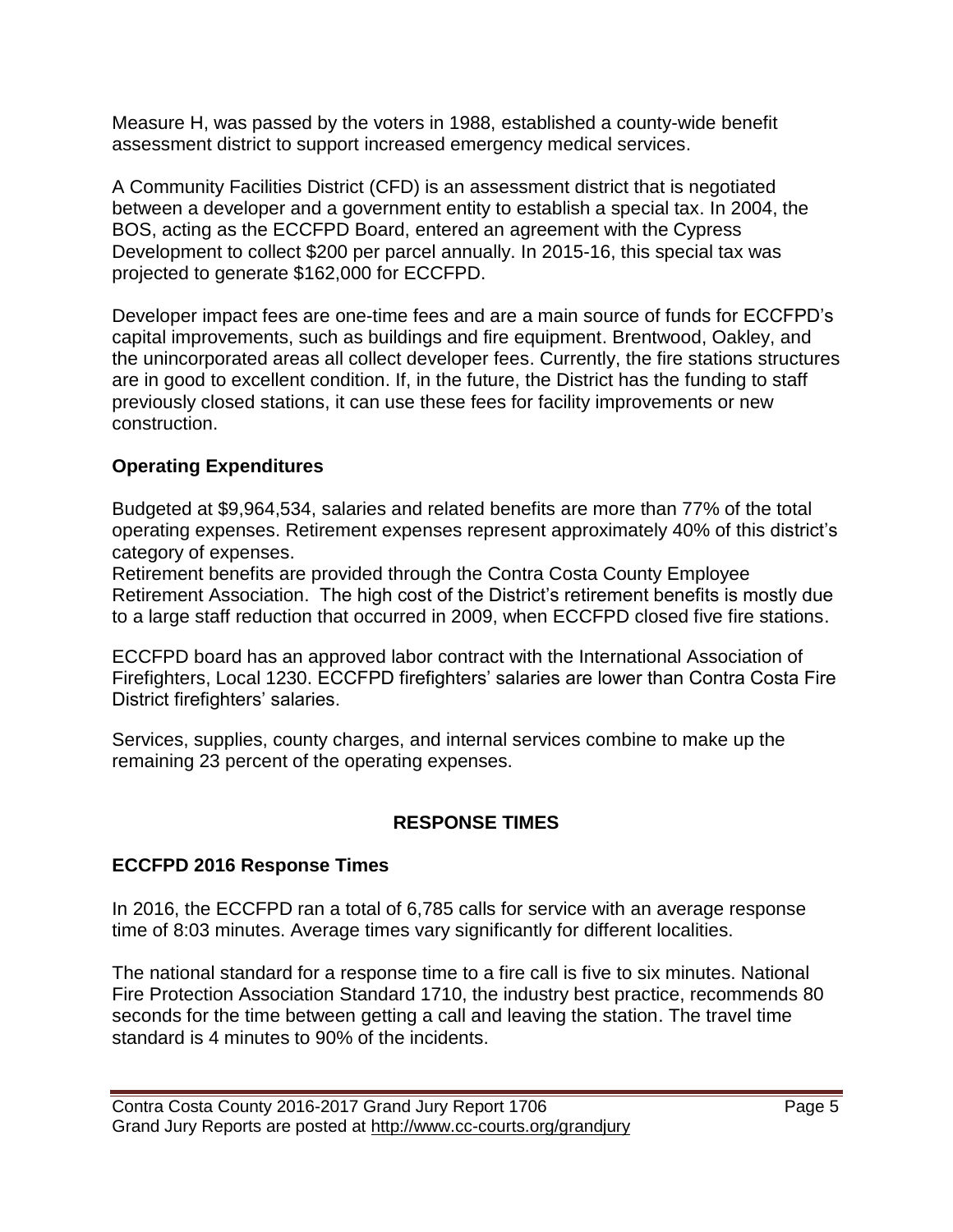In 2016, the ECCFPD ran a total of 6,785 calls for service with an average response time of 8:03 minutes. Average times vary significantly for different localities

- $\bullet$  Bethel Island 14:24 minutes
- Marsh Creek 11:47 minutes
- Discovery Bay/Byron -10:00 minutes
- Knightsen  $9:42$  minutes
- $\bullet$  Brentwood 7:25 minutes
- Oakley  $-7:05$  minutes

None of the localities meet the national standard of five to six minutes.

ECCFPD covers over 38,000 residents per station and 83 square miles per station. The countywide average is 19,900 residents per station and 14 square miles per station.

The Insurance Services Office (ISO) rates fire districts using numbers 1 through 10. Each number reflects a Protection Class. Class 1 is the best and 10 is the worst. Generally, properties are assigned the same Protection Class as the fire station that serves them. To receive that rating, however, a property must be located within 1000 feet of a fire hydrant and within 5 miles of the fire station. Properties located more than 1000 feet from a fire station are assigned Protection Class 9. Properties located more than 5 miles from a fire station are assigned Protection Class 10.

Insurers consider Protection Classes when calculating property insurance rates. They charge higher rates for properties rated Protection Class 9 or 10 than those rated 8 or below. ECCFPD's ISO ratings range from 4 to 10.

#### **FIRE DISTRICT TASK FORCE**

In 2015, a task force was formed by the ECCFPD Board for exploring service and funding ideas and making recommendations. The task force's recommendations included reopening a fourth fire station. The task force also recommended that the ECCFPD board consider a 2016 ballot initiative to help fund the district. The task force was dissolved after the recommendations were made.

#### **PAST REPORTS AND RECOMMENDATIONS**

The 2011-12 Contra Costa County Grand Jury issued a report on the proposed parcel tax ballot measure. The Grand Jury found that the operating budget at that time was adequate, and that the proposed \$197.00 parcel tax would exceed the amount that would be needed to sustain the operating it.

The ECCFPD board contracted with Citygate to perform a Standards of Coverage and Headquarters Staffing study and to draft a master plan to handle the expected growth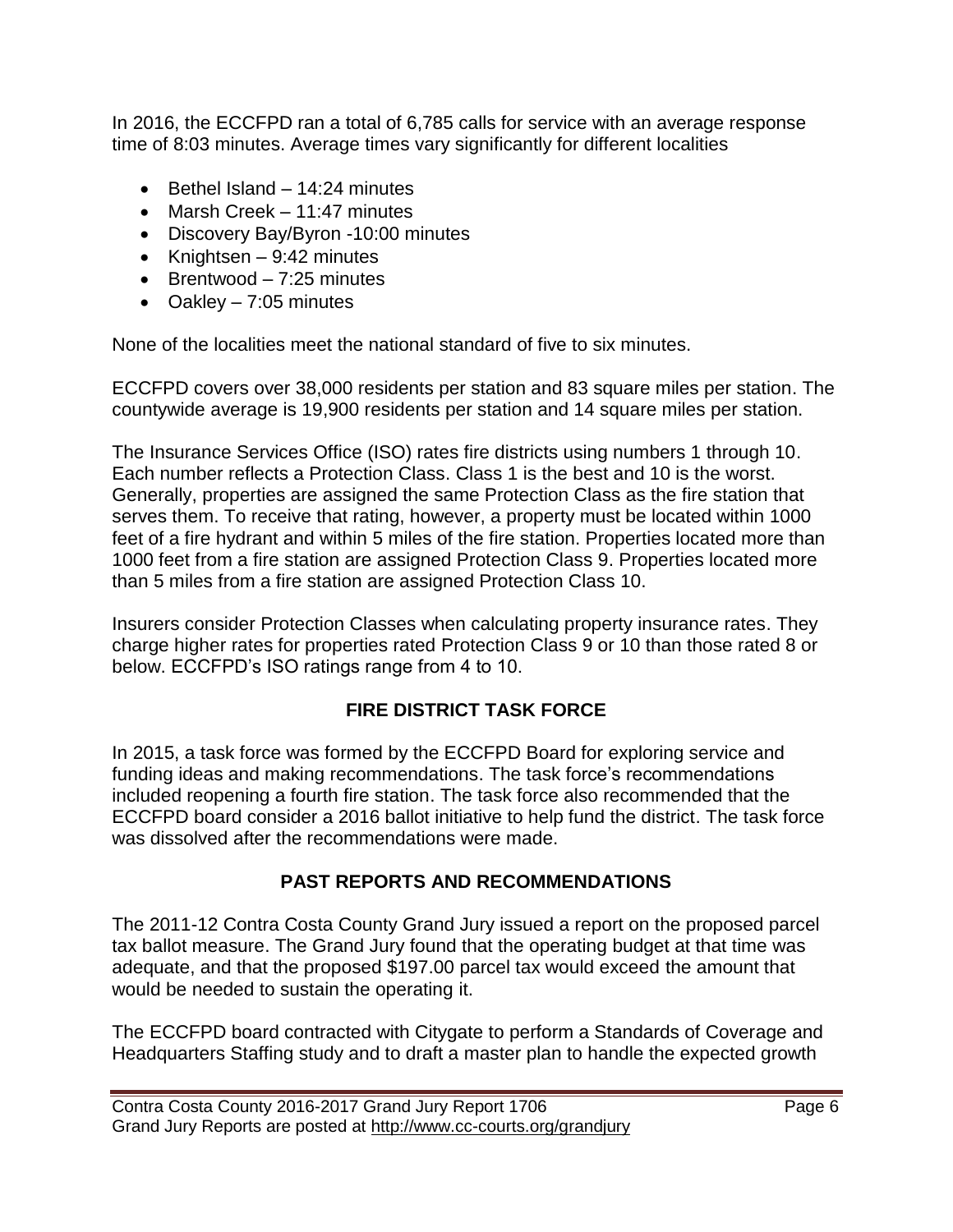within the district. The master plan was issued on June 15, 2016. It recommended that ECCFPD work on obtaining funding to operate nine fire stations. It also included recommendations regarding response times, and staffing of fire stations and headquarters.

LAFCO released a Municipal Service Review EMS/Fire Services Final Draft Report on August 8. 2016. LAFCO recommended to the ECCFPD Board, the cities of Brentwood and Oakley, and the County that they establish an independent governing board, collect impact fees, and require Community Facility Fees from all new developments to support fire protection and emergency medical services. It also recommended long-range planning to determine adequate levels of service and required funding. In addition, it recommended more extensive education of residents about the need for improved fire service.

#### **BALLOT MEASURES**

The ECCFPD Board placed an initiative on the June 5, 2012 ballot to assess a \$197.00 parcel tax for the benefit of ECCFPD. The parcel tax was projected to generate \$8.2 million in additional revenue for the District over its 10-year life. However, the measure failed to gain the necessary two thirds super majority required for approval.

In April of 2015, ECCFPD sent out 38,529 ballots to parcel owners for an assessment benefit district that would have assessed property owners \$75.00 per parcel. Of these ballots, 9,495 were returned with 53% voting against the assessment, meaning the measure was rejected.

In November 2016, the cities of Brentwood and Oakley each sought approval of utility tax measures to raise funds for ECCFPD, following a recommendation of the Fire District Task Force. The utility tax measures only required a simple majority to pass, but both measures failed to receive a majority vote in favor.

In the same election, the ECCFPD put Measure N on the ballot. The passage of Measure N replaced the nine-member appointed ECCFPD Board of Directors with a nine-member elected Board of Directors. Measure N passed and will go into effect during the 2018 general election.

#### **LEGISLATIVE REALLOCATION OF PROPERTY TAXES**

Property tax rates in California include a general 1% tax levy applicable to all assessed property values. The general tax levy is based on a State law, Proposition 13. The law provides that a county, city, special district, or school's allocation of the 1% tax rate is based on its share of the property tax before Proposition 13.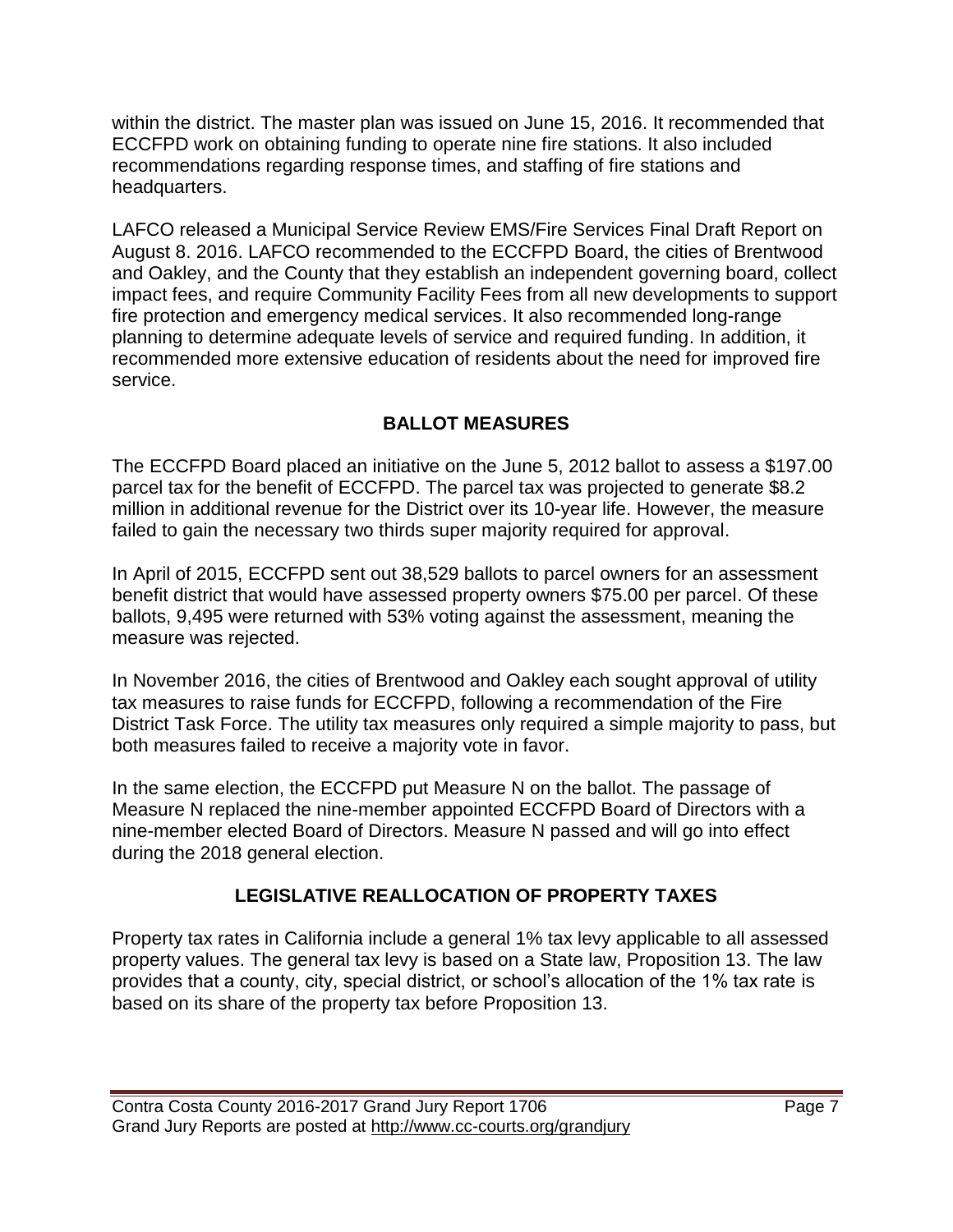The Legislature must pass a statute that changes the allocation of ad valorem property taxes among local agencies by a 2/3 vote of each house of the Legislature. Ad valorem taxes are levies based on the assessed value of the property,

On February 16, 2017, Assembly Member Jim Frazier introduced AB 898 to reallocate a portion of property tax revenues from East Bay Regional Parks to the ECCFPD. AB 899 was also introduced as a companion place holder to reallocate property tax revenues, upon a vote of the people, in case AB 898 fails.

#### **VOLUNTARY REALLOCATION OF PROPERTY TAXES**

Revenue and Taxation Code § 99.02 provides that any local agency may voluntarily transfer any portion of its property tax revenues, that is allocable to one or more tax rate areas within the local agency, to one or more other local agencies having the same tax rate area or areas.

On October 18, 2016, the Contra Costa County Board of Supervisors (BOS) finalized an agreement to detach portions of Discovery Bay from the Byron Bethany Irrigation District (BBID). BBID had been receiving approximately \$700,000 a year in property taxes from these portions of Discovery Bay without providing any services to Discovery Bay. The agreement allows the BOS to transfer \$730,000 in property taxes to ECCFPD starting in fiscal year 2017-18.

LAFCO, the state's regional service planning agency, approved the detachment and transfer of the property tax funds. The ECCFPD Board approved the agreement on November 7, 2016. The intent of the agreement is that the funds will be given to ECCFPD and will continue to be used for fire and EMS response, even if the fire district dissolves.

#### **CLOSURE OF KNIGHTSEN FIRE STATION**

At the May 1, 2017, ECCFPD's Board of Directors Meeting, the Board reaffirmed that the Knightsen Station will be closed, effective June 30, 2017. The Knightsen Station has been operating on a temporary basis since May of 2015. Brentwood, Oakley, the County, and ECCFPD had a Memorandum of Understanding to jointly fund the fire station until the end of June 2017. Brentwood, Oakley, the County, and the fire district have not been able to obtain sufficient funding to keep the station open after June 30, 2017.

Currently, ECCFPD has only 32 of the 36 fire fighters required to operate its four remaining stations. The district likely will lose a few more fire fighters within the months following the closure of the Knightsen Station. After the Knightsen Station closes, the district's firefighters will be assigned to its three remaining stations.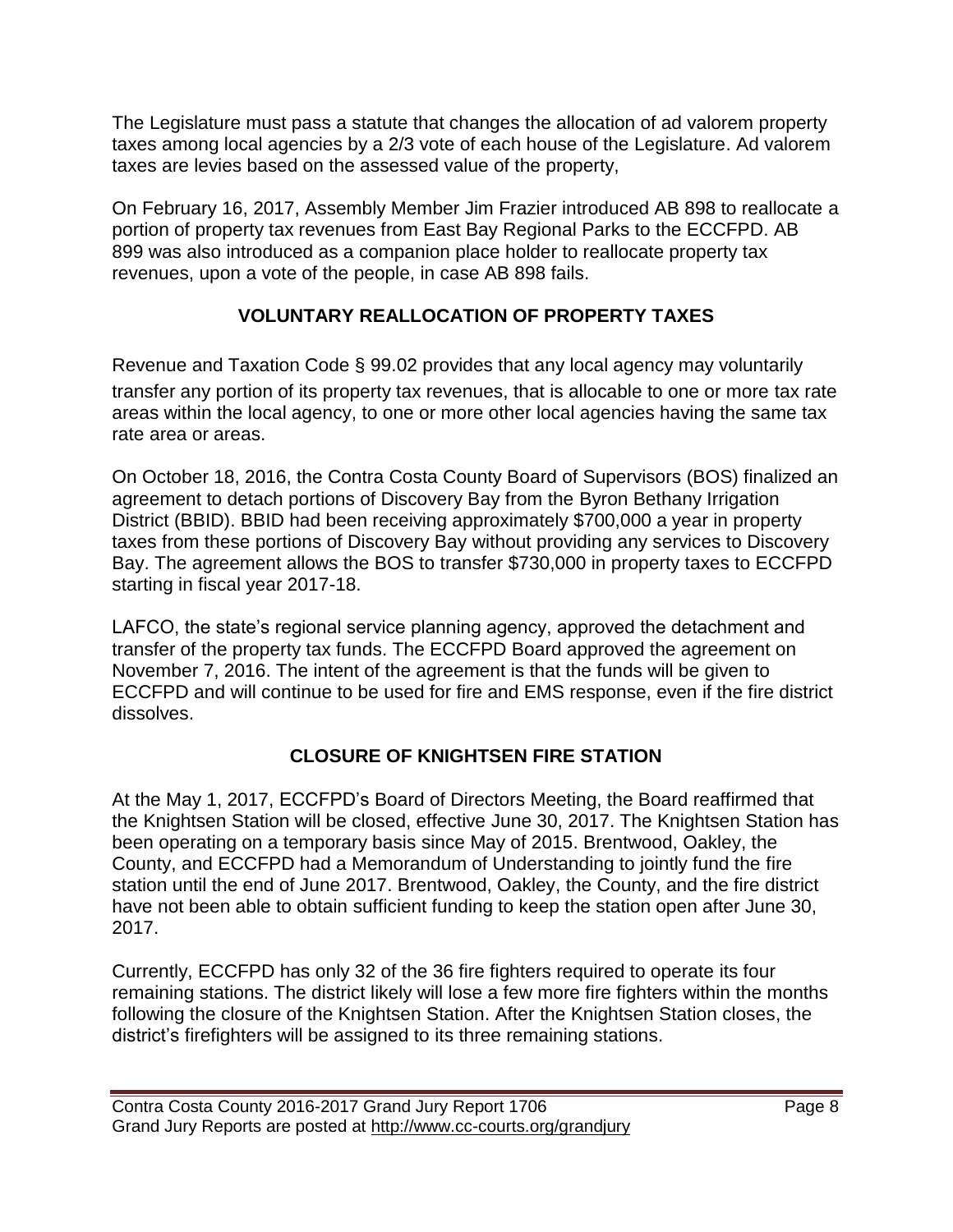The ECCFPD Board is planning on leading a collaborative effort with community residents, Brentwood, Oakley, and the County to create a strategic plan to increase its level of service and funding as identified in the 2016 Citygate report.

### **FINDINGS**

- F1. The closure of five of the district's eight fire stations has resulted in slower response times.
- F2. Slower fire district response times increase potential loss of life and property damage.
- F3. High ISO ratings may increase rates for residential and commercial insurance coverage.
- F4. ECCFPD has been unsuccessful in finding sufficient funding to reopen closed fire stations.
- F5. Three recent tax ballot measures that would have raised revenues for ECCFPD were rejected by the voters.
- F6. Revenue and Taxation Code § 99.02 provides for the voluntary transfer of property tax revenues from one local agency to another local agency.
- F7. Legislation, AB 898 and AB 899, introduced by Assembly Member Frazier proposes reallocating property tax increment funds from East Bay Regional Park District to ECCFPD.
- F8. The City has collected impact fees that have been earmarked for ECCFPD to use for capital improvements.
- F9. The City has unallocated Community Facility Funds.
- F10. The City does not always require that developers of residential and commercial properties establish Community Facility Districts.
- F11. The County does not always require that developers of residential and commercial properties establish Community Facility Districts.
- F12. ECCFPD accepted and implemented recommendations made by the Fire District Task Force.

# **RECOMMENDATIONS**

R1. The ECCFPD Board should consider continuing to place tax measures on the ballot that would provide funding to reopen fire stations.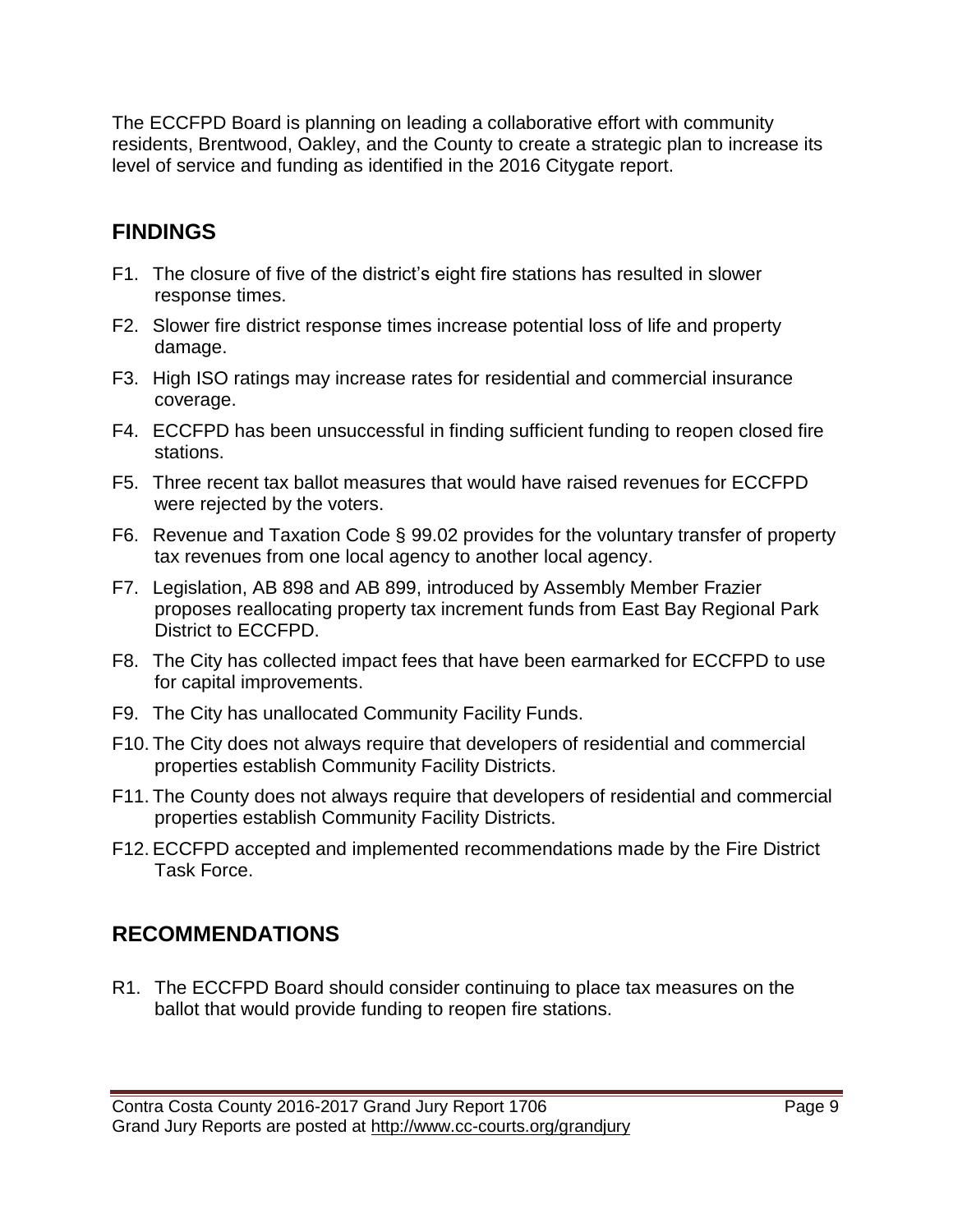- R2. The ECCFPD Board should consider undertaking market research to better understand how to motivate potential voters to approve ballot measures that would raise funds to increase the number of operating fire stations.
- R3. The ECCFPD Board should consider appointing a district-wide task force to research possible funding opportunities to benefit the fire district and make recommendations to the ECCFPD Board.
- R4. The ECCFPD Board should consider supporting legislation to reallocate property tax revenues from one or more local agencies to ECCFPD.
- R5. The ECCFPD Board should consider negotiating with local agencies to voluntarily transfer a portion of their property tax to ECCFPD.
- R6. The City should consider adopting a policy to collect impact fees from all developers of residential and commercial properties to fund capital improvements that will be needed to open future stations.
- R7. The County should consider adopting a policy to collect impact fees from all developers of residential and commercial properties to fund capital improvements that will be needed to open future stations.
- R8. The City should consider adopting a policy to enter agreements with all developers to establish Community Facility Districts to provide operating revenue for ECCFPD.
- R9. The County should consider adopting a policy to enter into agreements with all developers to establish Community Facility Districts to provide operating revenue for ECCFPD.

|                                                            | <b>Findings</b> | <b>Recommendations</b>           |
|------------------------------------------------------------|-----------------|----------------------------------|
| East Contra Costa Fire Protection District<br><b>Board</b> | F1 to F7, F12   | R <sub>1</sub> to R <sub>5</sub> |
| <b>Brentwood City Council</b>                              | F8 to F10       | R <sub>6</sub> , R <sub>8</sub>  |
| <b>Oakley City Council</b>                                 | F8 to F10       | R <sub>6</sub> , R <sub>8</sub>  |
| Contra Costa County Board of<br><b>Supervisors</b>         | F <sub>11</sub> | R7, R9                           |

# **REQUIRED RESPONSES**